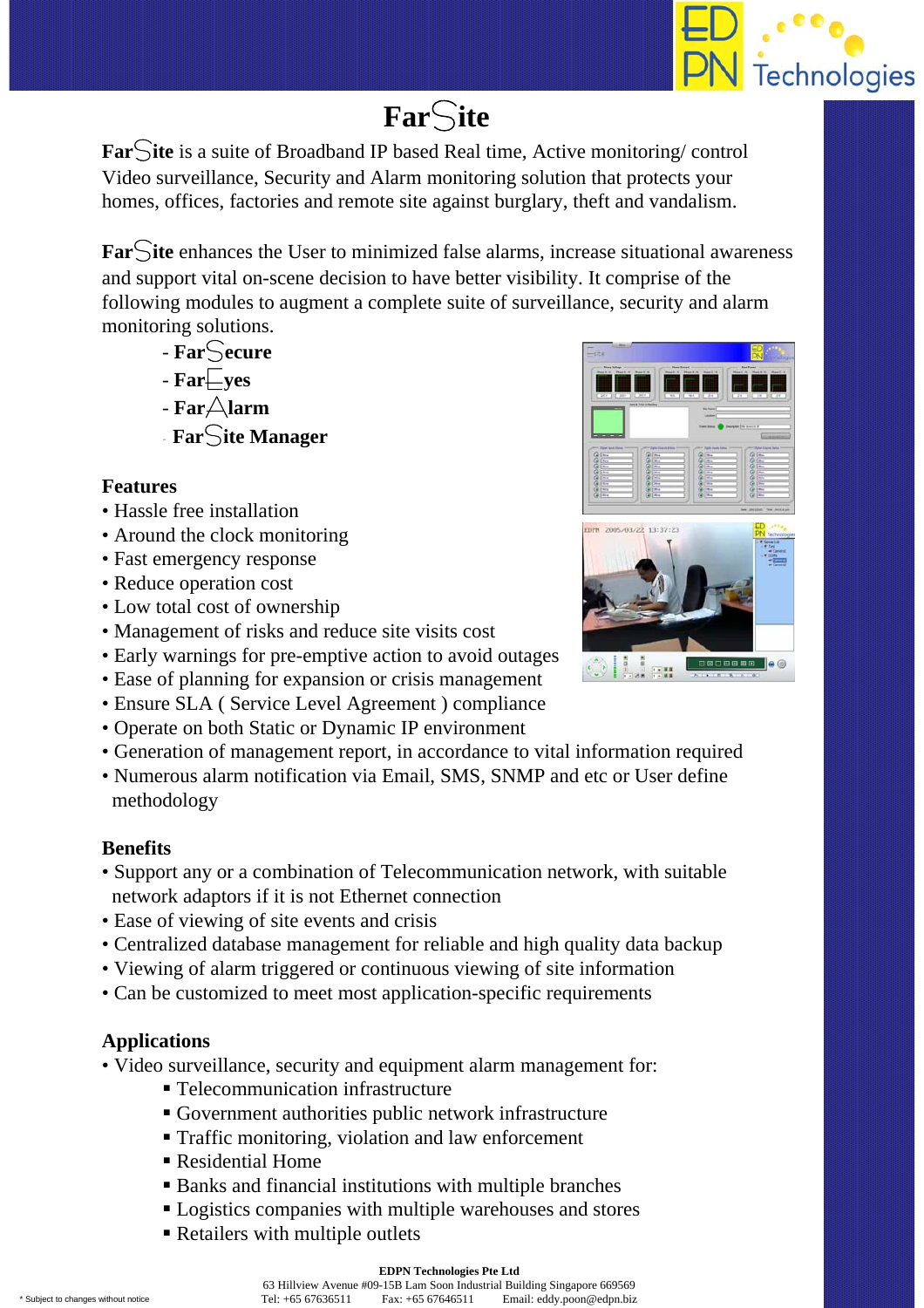



63 Hillview Avenue #09-15B Lam Soon Industrial Building Singapore 669569 \* Subject to changes without notice Tel: +65 67636511 Fax: +65 67646511 Email: eddy.poon@edpn.biz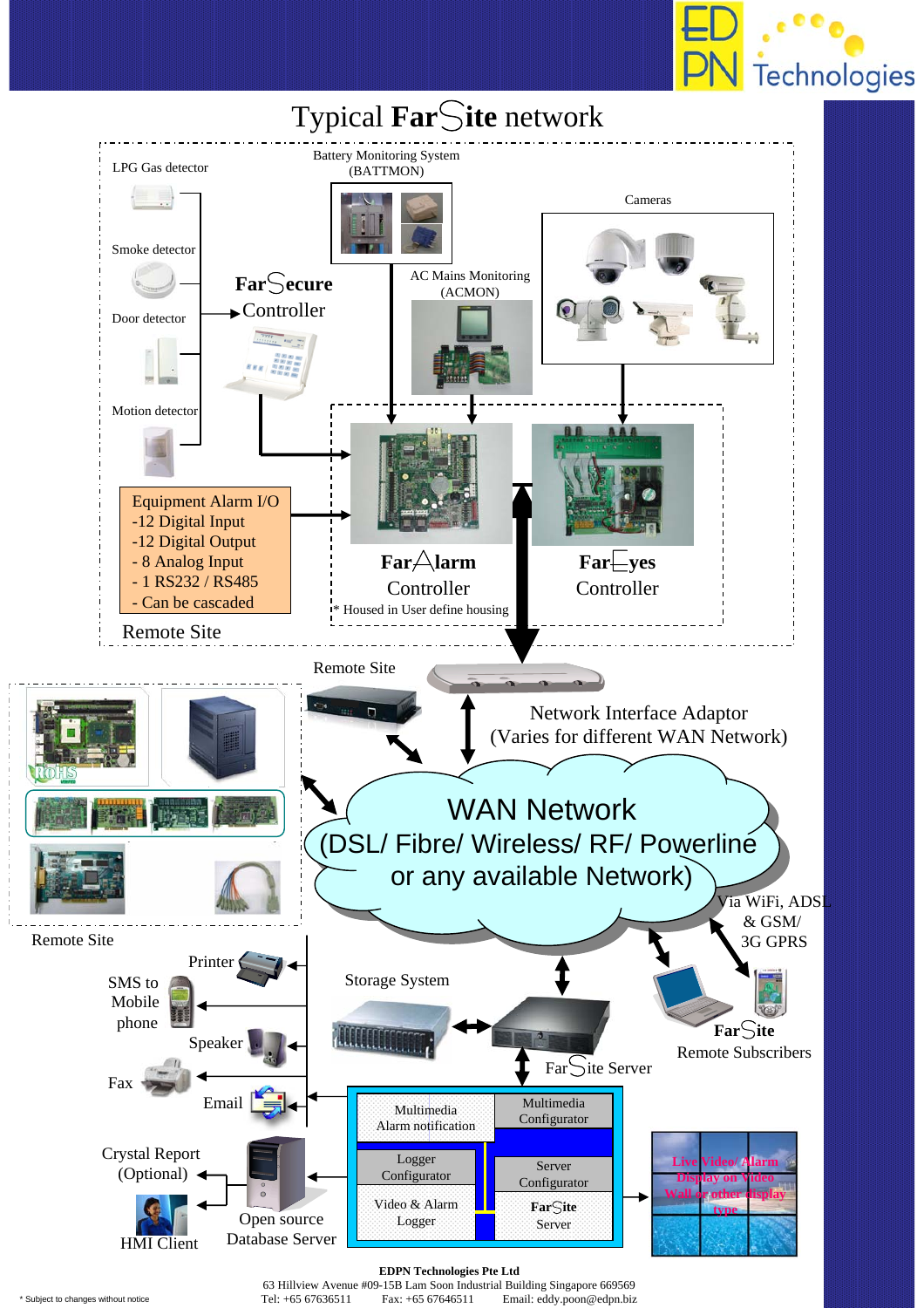

# **Far**S**ecure**

The **Far**S**ecure** is a state of art security system that support both wired and wireless connection to all the alarm access points. It supports unparallel alarm detection functionality from the various sensor and give a comprehensive alarm information.

#### **Features**

- Transmission by RS485 bus and phone line
- Hi-speed DTMF communication, 4+2 communication protocol
- Four groups of telephone numbers (center telephone, mobile phone and direct line)
- Alarm report for battery low-voltage detector Arming, disarming, emergency alarm made by the remote control and phone line disconnection
- Non-volatile EEPEOM as programming memory, no data loss
- Outgoing arming and stay arming made through the shortcut key
- Telephone remote-control arming and disarming.
- Audio emergency report
- Advanced wireless learning pair-code mode
- Wireless Coding: 24-digit random 16 Million ID code
- Receiving frequency: 315MHz, 433MHz
- Voice prompt: 7-band voice operating alarm prompt
- Working mode: stay, outgoing
- Cryptographic operation (installer code, user code, and duress code)
- Zone type: instant zone, delay zone, 24-hour zone, side road zone
- Input connection: normally Off, normally On  $(E.O.L)$ , series 10K resistor
- Method of arming & disarming: cryptographic arming & disarming, swift arming, arming & disarming by remote control, arming & disarming by telephone
- Emergency key: A (emergency help) . B (medical aid) . C (fire alarm)
- Time of alarm: 0-250 seconds, programmable
- Delay time of in & out: 0-250 seconds programmable
- Alarm output current: max.200mA/12VDC

## **Magnetic Door contact**

- Alarm output on both wireless & N.C. relay contact
- Alarm for low battery and tampering



### **Gas Detector**

- Alarm output on wired or wireless connection
- Different model employed to detect Coal gas (Hydrogen), LPG (Propane) and Natural gas (Methane)



## **Motion Detector**

- Alarm output on wired or wireless connection
- Both PIR only and PIR &
- DRO technology available
- Celing or Wall mount version available
- Battery low alarm optional
- Temperature compensation model available

### **Smoke Detector**

- Alarm output on wired
- or wireless connection - Ionic detection meeting
- UL 217 standard







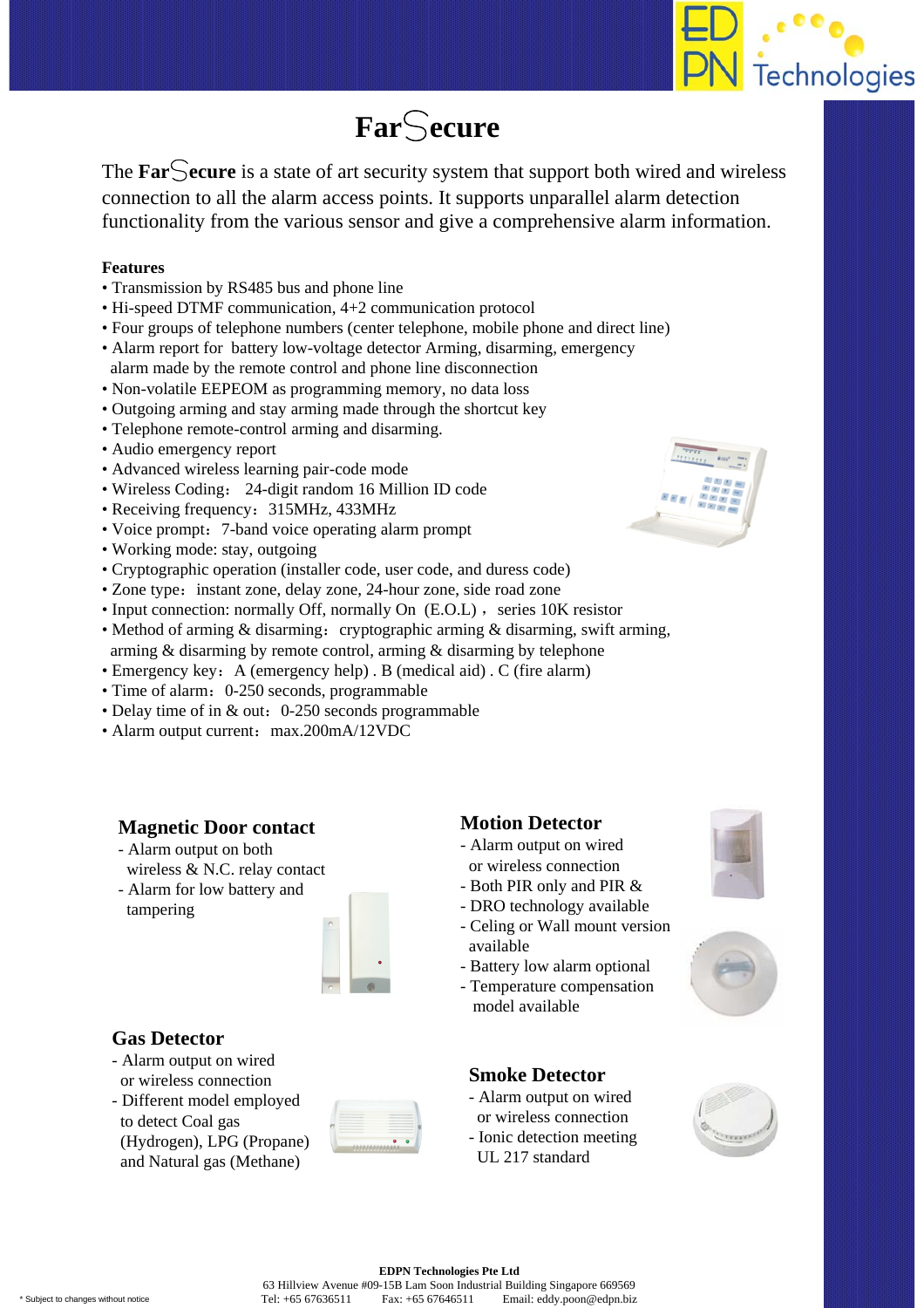

## **Far**E**yes**

The  $FarEves$  is an active, on-line IP video surveillance solutions that uses standard analog CCTV cameras and IP technology to transmit high quality Video/ Audio streams for Surveillance, Security, Training and other applications.

**Far**Eves transport real time MPEG4 compressed Video streams per channel. You can now record true 25/ 30 fps video on every channel by using 40Gflops, World fastest Digital Signal Processor. You can now capture crisp Real time recording, do remote recording and at last have a comprehensive and clear surveillance Video.

#### **Features**

- Transmit MPEG4 Video streams at 25/ 30 fps up to D1 (4 X cif) resolution
- Synchronized Video stream
- 2 way Audio communication
- PC and TV compatible
- RS485 interface Pan/ Tilt/ Zoom control for PTZ camera
- Advance search mode for fast viewing of alarm triggered video
- Optional built in storage to overcome momentarily or short-term network outages
- Other User define video processing option available
- Optional bandwidth on demand recording

### **Technical specifications**



| Specification              | <b>IPVS</b>                                                                |
|----------------------------|----------------------------------------------------------------------------|
| <b>DSP</b> Processor       | 64 bits                                                                    |
| Video Inputs               | PAL / NTSC, $1Vpp / 75\Omega$ / Composite Video / BNC Terminal             |
| Video Compression          | MPEG4                                                                      |
| Video Frame Rate           | PAL (25fps) / NTSC (30fps), Min data stream 32Kbps                         |
| Video Quality Adjustment   | Brightness / Contrast / Saturation / Hue / Picture Quality                 |
| Video Digital resolution   | PAL: 704×576 / 704×288 /352×288<br>NTSC: 704×480/704×240/352×24            |
| Real Time Video Stream In  | One/Two or Four                                                            |
| Audio Input                | $100mVpp / 16\Omega / RCA$ terminal                                        |
| Audio Output               | $1\text{mVpp}$ / $16\Omega$ / RCA terminal                                 |
| Audio Compression          | MP3                                                                        |
| <b>Ethernet Port</b>       | RJ45 / 10/100BaseT                                                         |
| Network Bandwidth          | Not less than 64Kbps / Continuous adaptive                                 |
| Watchdog Timer             | Yes                                                                        |
| <b>SDRAM</b>               | 64MB                                                                       |
| <b>ROM</b>                 | 4MB                                                                        |
| Alarm Input                | 4 channels, support sensors of constant opening or constant closing switch |
| Alarm Output               | 4 channel on-off (120VAC: 1A, AC120V: 1A)                                  |
| <b>Parameters Settings</b> | Web based, optionally available                                            |
| Password Security          | 3 Level                                                                    |
| Firmware Upgrade           | Via network                                                                |

63 Hillview Avenue #09-15B Lam Soon Industrial Building Singapore 669569 \* Subject to changes without notice Tel: +65 67636511 Fax: +65 67646511 Email: eddy.poon@edpn.biz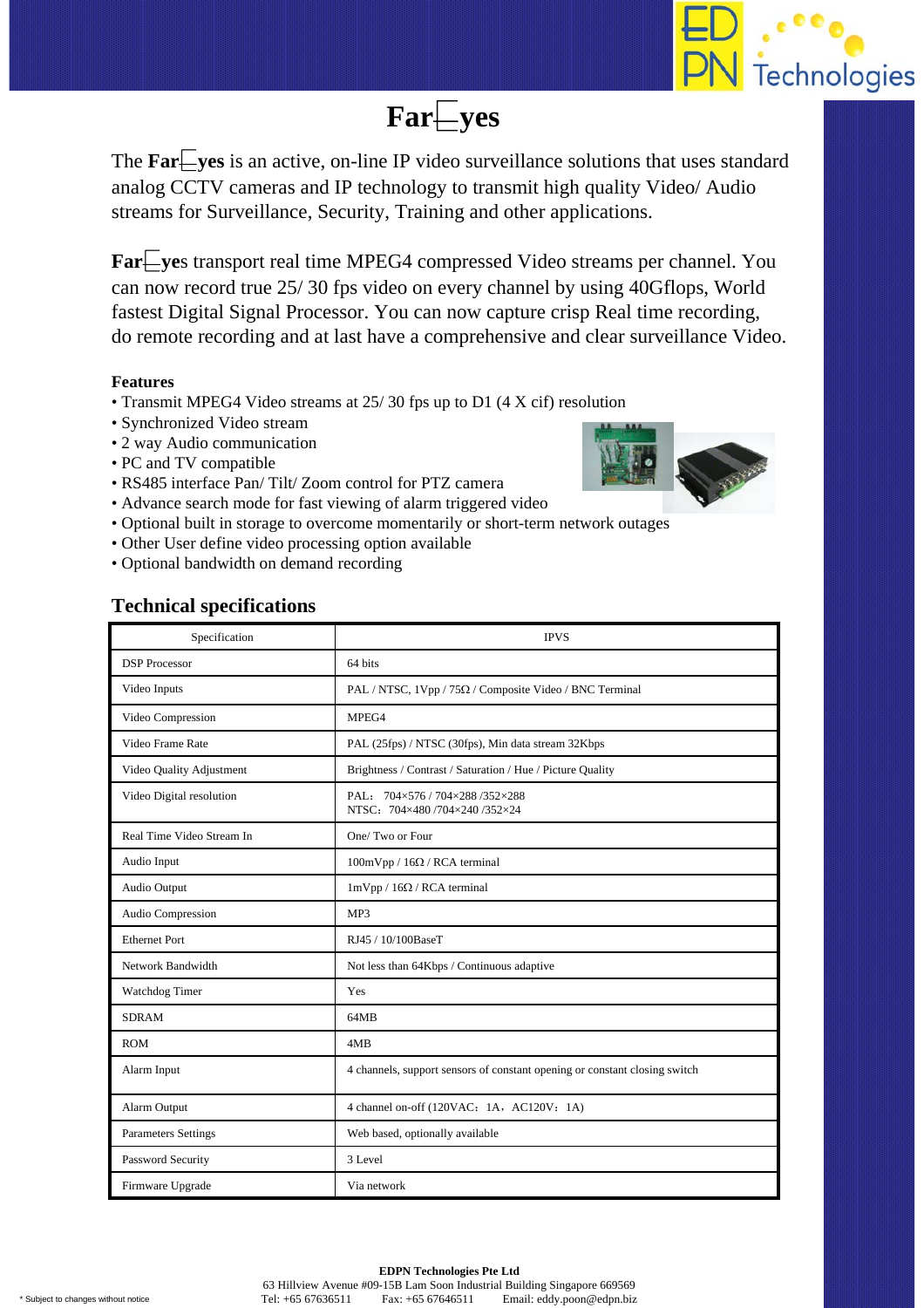

# **Far**A**larm**

The FarAlarm monitors and controls variety of Digital Inputs, Digital Outputs and Analog Inputs from Site equipment alarm and operation status to provide an aggregate TCP/ IP, RS232 RS485 connection to the network for remote management.



## **Technical specification**

| Microprocessor    | 44.2Mhz                                                                                                                                                            |
|-------------------|--------------------------------------------------------------------------------------------------------------------------------------------------------------------|
| Output port       | $10/100$ Base T / RS485 or RS232 (Factory preset)                                                                                                                  |
| Flash memory      | 512K                                                                                                                                                               |
| Program SRAM      | 512K                                                                                                                                                               |
| Data SRAM         | 256K                                                                                                                                                               |
| Digital input     | 16 X individually hardware configurable pull-up or pull-down, $\pm 36$ Vdc, switching threshold 1.4V typical                                                       |
| Configurable I/O  | 16 X individually software configurable, $\pm 36$ Vdc, switching threshold 1.5V or sinking Digital outputs up<br>to 40V, 200mA each                                |
| Digital output    | 4 X individually software configurable, up to 40V, 2mA each                                                                                                        |
| Analog input      | 8 X 11 bit resolution software configurable Unipolar or Bipolar $1/2/3/10$ Vdc; 4 of the 8 channel can be<br>hardware configurable to 4 to 20mA, 12KHz update rate |
| Serial port       | Up to 2 X available expansion serial ports (1XRS485/1XRS232)                                                                                                       |
| Real time clock   | Yes                                                                                                                                                                |
| Watchdog          | Yes                                                                                                                                                                |
| Available options | Relay expansion card/Digital I/O expansion card / Flash expansion card / WIFI 802.11b communication/<br>GPRS communication                                         |

### **ACMON**

The ACMON Power quality meter offers high performance easurement capabilities required to monitor an electrical installation. The power quality meter is able to monitor three phase and neutral at the same time.

| Current and<br>Voltage<br>accuracy    | Single / Three phase AC<br>input, $0.1\%$                                         |  |
|---------------------------------------|-----------------------------------------------------------------------------------|--|
| Energy and<br>Power accuracy<br>class | 1                                                                                 |  |
| Number of<br>sample cycles            | 128                                                                               |  |
| Parameters monitored                  |                                                                                   |  |
| Instantaneous<br><b>RMS</b>           | Current/Voltage/<br>Frequency Active,<br>Reactive, Apparent<br>Power/Power Factor |  |
| Power quality                         | Current/Voltage<br>Harmonic distortion                                            |  |
| Time stamping                         | Yes                                                                               |  |
| Options                               | White backlit LCD<br>display/ Multi-lingual/<br>Pulse output: Remote<br>metering  |  |

## **BATTMON**

The real time functionality of BATTMON is one of the greatest strength. It allows network operators to see the state of the battery reserve across their network at a glance. This will give them the assurance that, if the needs arise, the battery will perform to their design specifications. It uses modular components, is easy to install and can be retrofitted to any existing battery system. It is cost effective so that it can be deployed permanently to all sites in a network, not just main installations. BATTMON also functions as a means of warning the user when the life of the battery, or individual cells, are in danger.

| Master module indicator  | Status LED, 4 string alarm LEDs                                                                                                                                                        |
|--------------------------|----------------------------------------------------------------------------------------------------------------------------------------------------------------------------------------|
| Master module alarm      | Voltage free relay contact (Urgent/Non-urgent)                                                                                                                                         |
| Inputs                   | Cell/Monobloc voltage $(\pm 0.5\% \text{ accuracy})$ /String<br>current $(\pm 1\%$ accuracy) / Ambient temperature $(\pm 1\%$<br>$accuracy)$ / String temperature ( $\pm$ 1% accuracy) |
| Battery terminal voltage | $2/6/12/24/36/48$ V                                                                                                                                                                    |
| Monitoring capability    | Battery string: UP to 4 strings<br>Number of Battery: Up to 96 units                                                                                                                   |
| Alarm conditions         | Cell/Monobloc voltage low / Cell/Monobloc<br>Divergence / Discharge voltage low / String temperature<br>Low capacity / Low charge                                                      |
| Measure value            | Actual capacity / Reserve charge / Reserve time / State<br>of health                                                                                                                   |
| Data                     | Weekly log: 7days X 24 Hr / Year log: 365 days<br>(averaged) / Last 2 partial discharges / Last full<br>discharge                                                                      |

**EDPN Technologies Pte Ltd** 63 Hillview Avenue #09-15B Lam Soon Industrial Building Singapore 669569